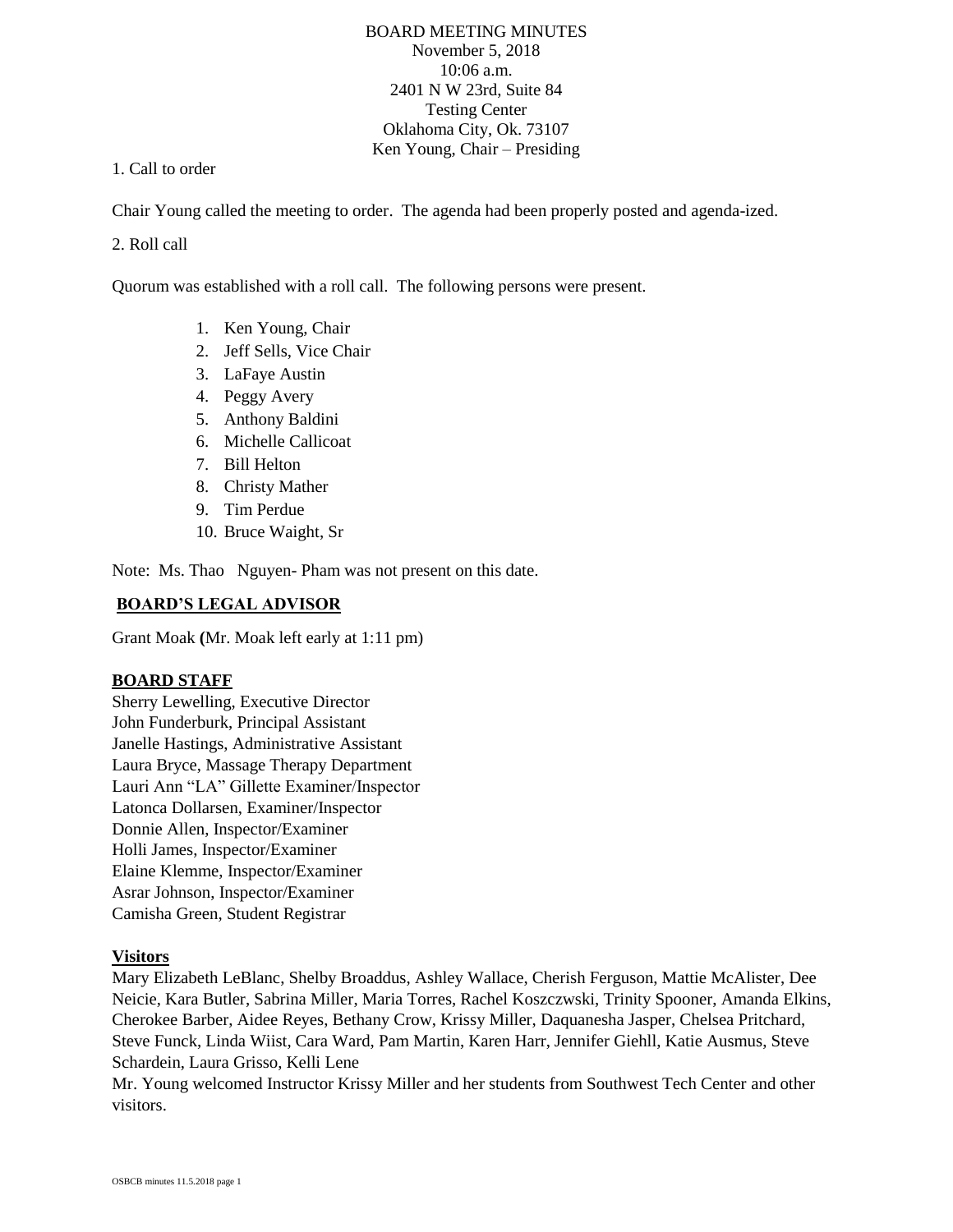3. Discussion and possible action to approve or disapprove budget report (September 1, 2018 to October 31, 2018)- Steve Funck, OMES, Agency Business Services

Mr. Funck stated that all three departments, General Operations, Inspection Program and Data Processing, are all operating under budget.

A motion was made by Mr. Baldini and seconded by Mr. Sells to approve budget report (September 1, 2018 to October 31, 2018)

### **Voting:**

1. Sells, yes; Austin, yes; Avery, yes; Baldini, yes; Callicoat, yes; Helton, yes; Mather, yes; Perdue, yes; Waight, yes.

# **Motion carried**.

8. Update on electronic inspection program- John Funderburk, OSBCB and Keith Mitchell, eTech

Mr. Funderburk and Keith Mitchell provided a detailed summary of progress on the electronic inspection program which is expected to roll out in the near future. This will allow inspectors to complete inspection reports on an IPad and check information on the office computer system and update information to the office server daily or anytime connected to WIFI. Inspectors will provide feedback on this system in a future board meeting. Inspection reports will be available online.

4. Public comment- Opportunity for the board to receive public comments. Each speaker is limited to three minutes.

Chelsea Pritchard a licensed Barber/Cosmetologist from Bartlesville asked for clarification regarding the use of a straight razor. The use of a straight razor to shave the face is restricted to barbers only, a cosmetologist is trained in the use of a straight razor with or without a guard, to trim or clean up the neckline.

Linda Wiist, licensed Facialist and Salon Owner from Oklahoma City asked for clarification regarding the serving of alcohol in a salon. Per the ABLE commission, is a salon is serving liquor the salon has to have a liquor license and they have to sell at 6% above the cost, but they can serve if for an invited party or open house in a salon

Pam Martin, Clary Sage College asked about changes to the cosmetician license and was told those would be addressed later in item #17 on the agenda

# 5. Director's report- Sherry G. Lewelling

NIC (National-Interstate Council of State Boards of Cosmetology) and NABBA (National Association of Barber Boards of America) Conferences

Ms. Lewelling said other board members attended the NIC and NABBA conferences and would let them report on that later in the agenda, she went on to say she attended the two day NIC administrators' conference and reported that their three year project on best practices for inspections and safety and sanitation was submitted to and approved by the NIC executive board and should be posted on the NIC website soon. Ms. Lewelling also introduced new Massage Therapy Advisory Board member Kelly Lene.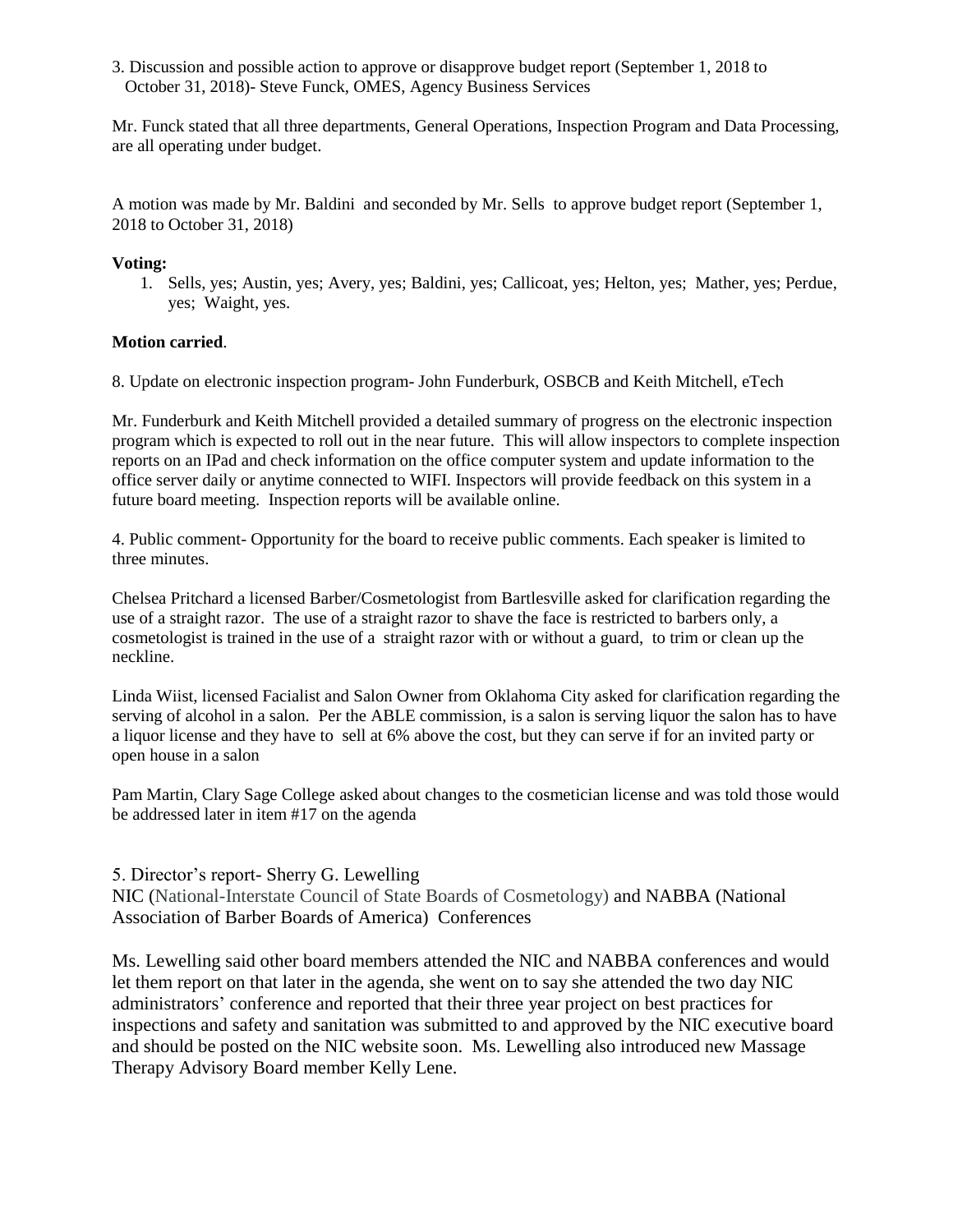6. Massage Therapy report- Laura Grisso

Ms. Grisso, chair of the MTAB also recognized new board member Kelly Lene, she has had 27 years experience, 16 of those in Oklahoma and is the owner/operator of Time Well Spent salon in Tulsa.

Ms. Grisso and Ms. Bryce attended the FSMTB (Federation of State Massage Therapy Boards) conference in Salt Lake City in October. She said other states are facing the same issues as Oklahoma with respect to deregulation, human trafficking, and establishment licensing. Tennessee provided a report on how they are using establishment licensing to follow human trafficking and work with authorities. The minutes from FSMTB will soon be available on their website.

7. Discussion and possible action to approve or disapprove massage therapy legislative changes.

Among some of the change were:

An establishment owner who already has a Cosmetology Establishment license would not be required to also have a massage therapy establishment license as a  $2<sup>nd</sup>$  establishment license would be considered a burden.

Fee of Massage therapy for establishment lowered to \$30

The makeup of the Massage Advisory Board to have a total of seven (7) members: four (4) Massage Therapist, one (1) establishment member, one (1) educator and one (1) public member who has no direct interest in Massage therapy except as a consumer.

Submit to a National criminal history record check instead of OSBI

Extending the grandfather period to August 1, 2020

Striking the requirement for liability insurance

Allowing a one-time permit to work under a Massage Therapist licensee while waiting to take the national exam

A motion was made by Mr. Helton and seconded by Mr. Baldini to approve massage therapy legislative changes.

# **Voting:**

Sells, yes; Austin, yes; Avery, yes; Baldini, yes; Callicoat, yes; Helton, yes; Mather, yes; Perdue, yes; Waight, yes.

# **Motion carried**.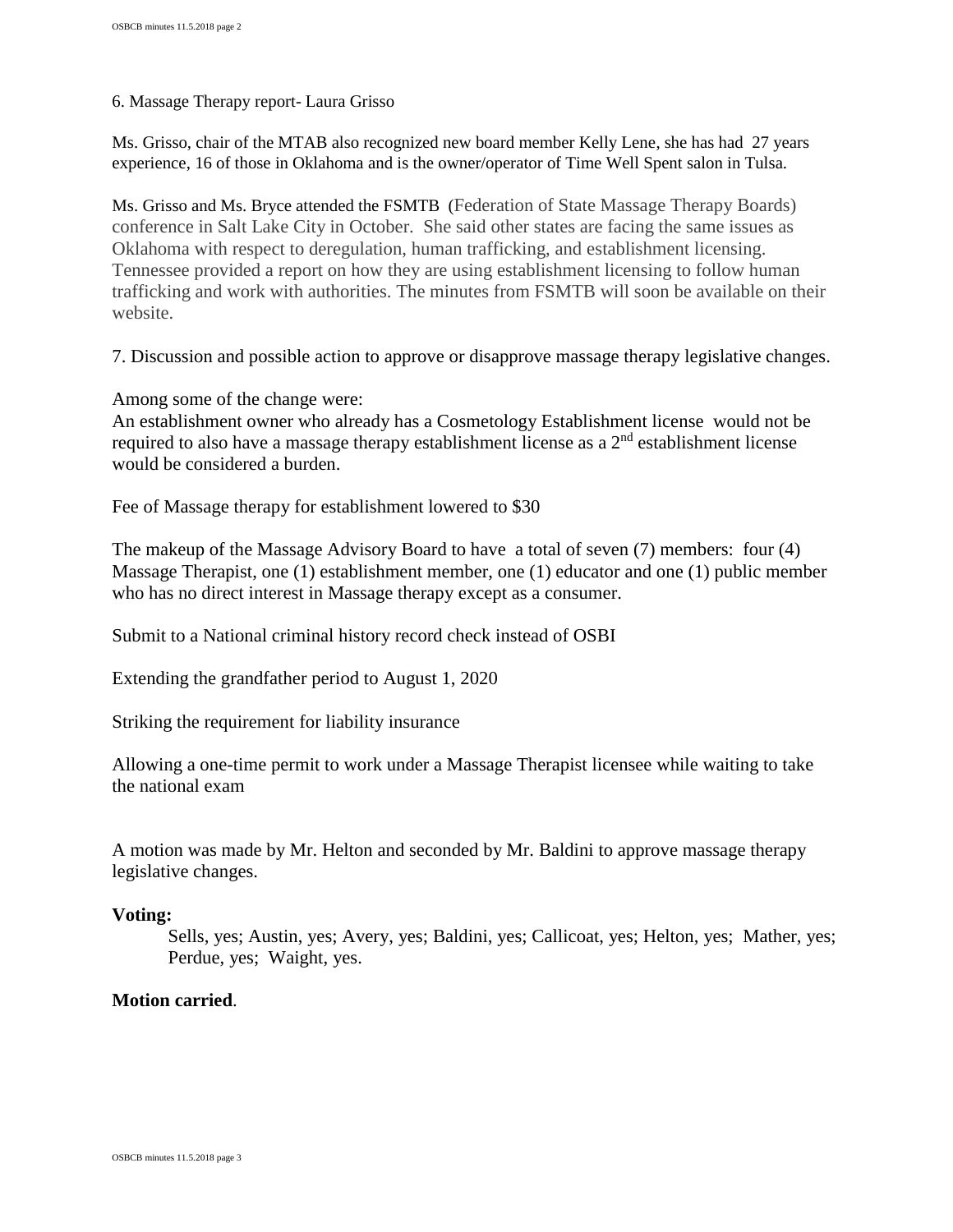9. NIC report- Jeff Sells, Peggy Avery, LaFaye Austin, Machele Calicoat, Christy Mather

Mr. Sells reported that his first visit to NIC was quite interesting, with topics including micro blading and micro-pigmentation. He said Bill Helton was re-elected as president of the NIC board

He added that LaFaye Austin received the prestigious Aurie J. Gosnell award which is the highest award given by NIC and must be unanimously voted upon by the executive board.

### 10. NABBA report- Bruce Waight

Mr. Waight said it was his first time to attend the week-long conference which included Pivot Point labs, new men's hairstyling, infection control, there was good communications between boards, the common theme again was de-regulation. Ms. Lewelling, who also attended NABBA said our board was well represented by Mr. Waight.

11. Discussion and possible action to approve or disapprove the establishment of regularly scheduled OSBCB meetings in 2019, every other month on the second Monday of the month at 10:00am

2019 Dates would be as follows: January 14th March 11th May 13th July 8th September 9th November 11th (Veterans Day)

A motion was made by Mr. Helton and seconded by Mr. Baldini to approve the establishment of regularly scheduled OSBCB meetings in 2019 and change the November 11 meeting to November 4, 2019.

#### **Voting:**

1. Sells, yes; Austin, yes; Avery, yes; Baldini, yes; Callicoat, yes; Helton, yes; Mather, yes; Perdue, yes; Waight, yes.

# **Motion carried**.

\*NOTE: This item was re opened in item #11, to meet on January 7, 2019 instead of January 14, 2019.

12. Budget committee report- Jeff Sells

Mr. Sells said some adjustments were needed to fund some IT projects, including the paperless system, electronic inspection program, modification of the AS400, preparation for online testing, he said the fees were reasonable, with the total of \$63,900 and round that up to \$65,000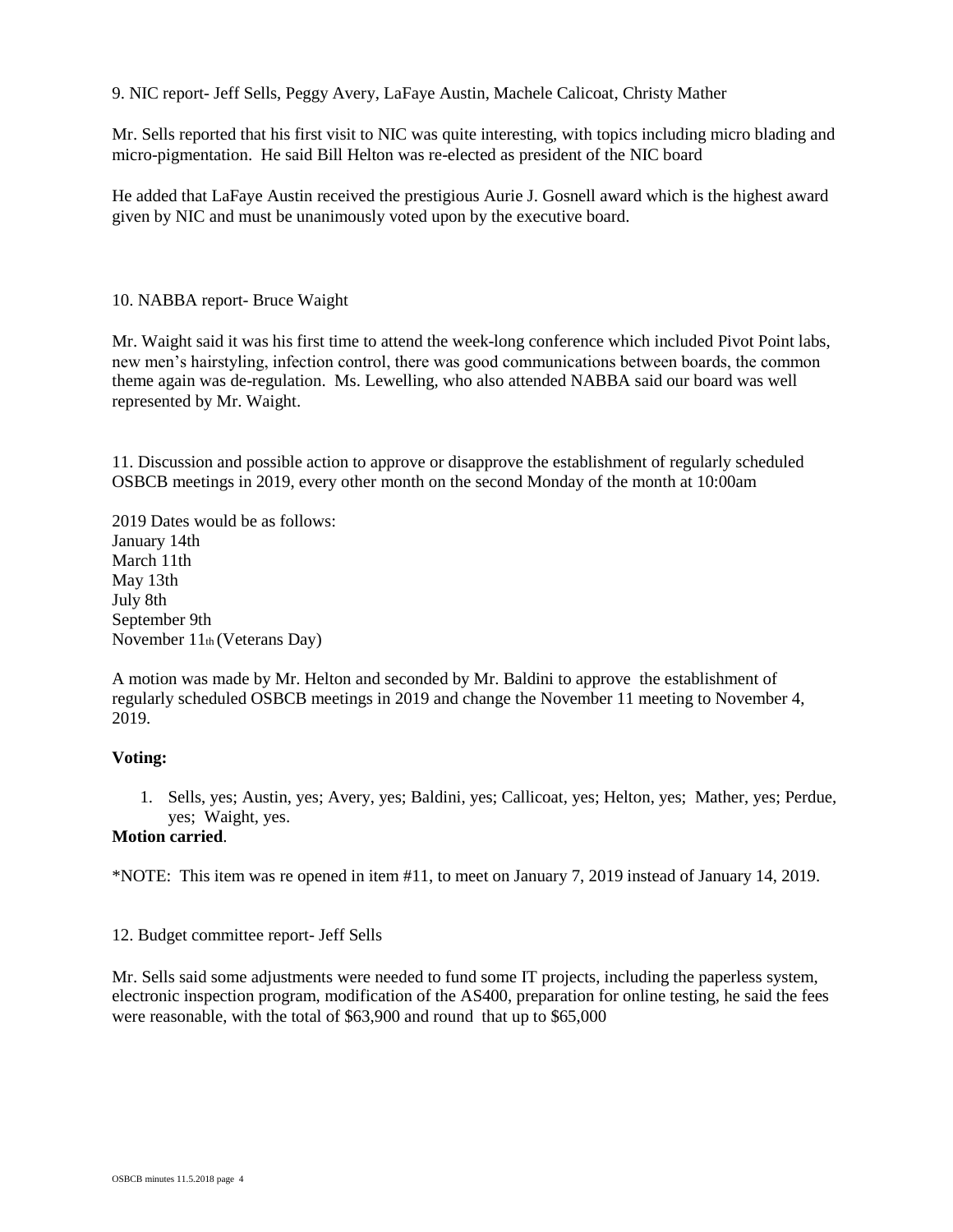13. Discussion and possible action to approve or disapprove budget revision request.

A motion was made by Mr. Baldini and seconded by Mr. Waight to approve budget revision request.

# **Voting:**

1. Sells, yes; Austin, yes; Avery, yes; Baldini, yes; Callicoat, yes; Helton, yes; Mather, yes; Perdue, yes; Waight, yes.

# **Motion carried**.

14. Rules committee report- Anthony Baldini

Mr. Baldini said the Rules committee was making slow but steady progress and specifics would be addressed later in item #15.

15. Discussion and possible action to approve or disapprove the rules committee recommendations.

No action was taken on this item-tabled until January 2019

16. Legislative committee report- Jeff Sells

Some changes include:

Changing Hairbraiding license to Hairbraiding Certification

Threading Certification

Cosmetician to Cosmetician/Stylist

Changing the Quarterly submission of hour reports to Monthly

Allowing a shampoo certificate after 150 hours of cosmetology training, enabling a student to work in a salon during non-school hours.

Striking language requiring completion of review hours for license that has been expired for a period exceeding five (5) years and allowing licensee to renew with past fees and penalties up to a maximum of \$500.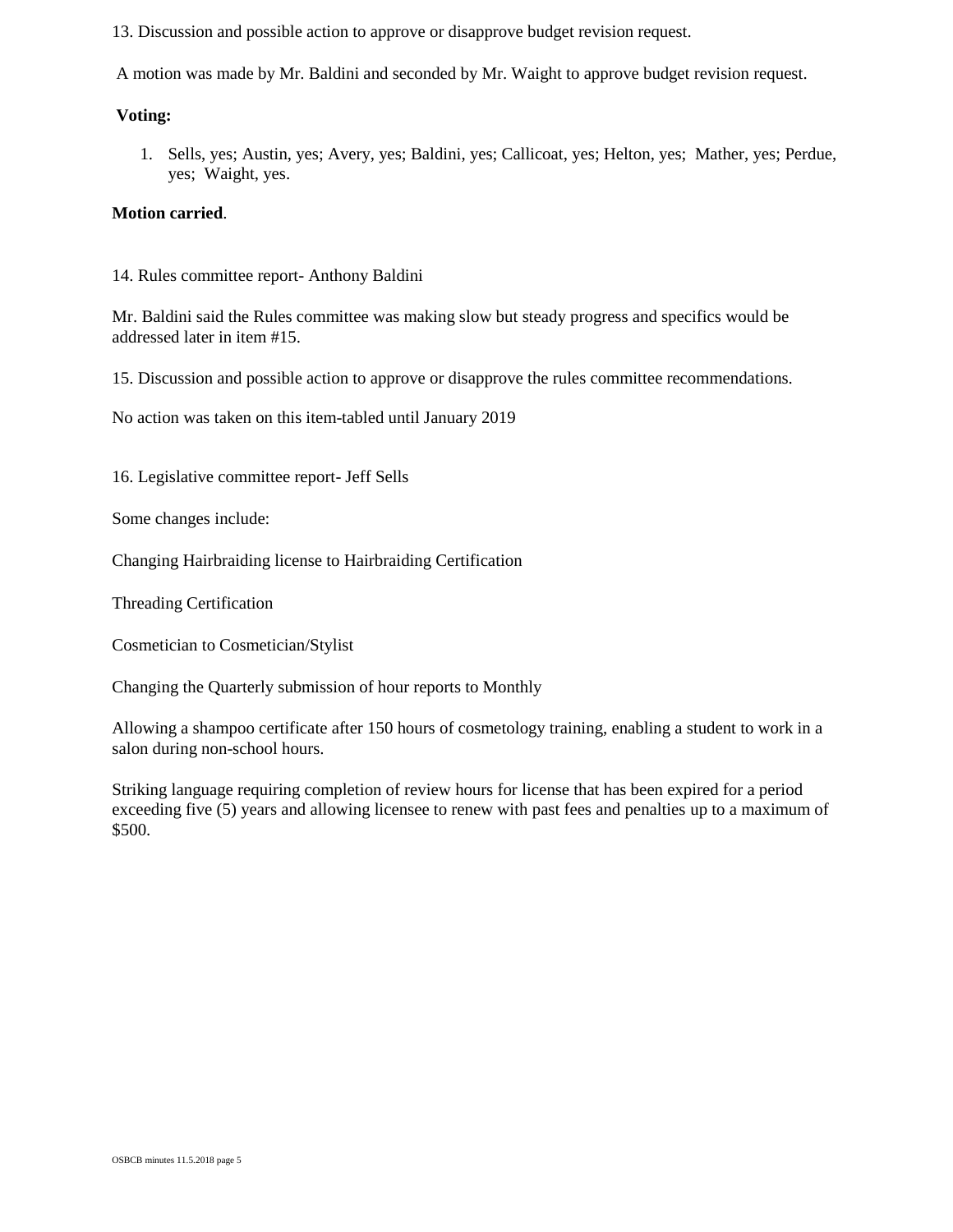17. Discussion and possible action to approve or disapprove the legislative committee recommendations.

A motion was made by Ms. Callicoat and seconded by Mr. Helton to approve legislative committee recommendations.

### **Voting:**

1. Sells, yes; Austin, yes; Avery, yes; Baldini, yes; Callicoat, yes; Helton, yes; Mather, yes; Perdue, yes; Waight, yes.

### **Motion carried**.

18. Discussion and possible action to approve or disapprove making the safety and sanitation test available online.

The open book safety and sanitation exam is required for reciprocity applicants from out of state and those applying for demonstrator licenses, and was considered to possibly create a hardship for applicant who had to drive all the way to Oklahoma City from distant parts of the state.

A motion was made by Mr. Helton and seconded by Mr. Baldini to approve making the safety and sanitation test online.

### **Voting:**

1. Sells, yes; Austin, yes; Avery, yes; Baldini, yes; Callicoat, yes; Helton, yes; Mather, yes; Perdue, yes; Waight, yes.

#### **Motion carried**.

19. Discussion and possible vote to enter into executive session pursuant to 25 O.S. §307(B)(2) to discuss performance review of Executive Director, Sherry G. Lewelling

Vote to enter open session

Discussion and possible action on matters discussed in executive session.

A motion was made by Mr. Helton and seconded by Mr. Balidini to enter into executive session

#### **Voting:**

1. Sells, yes; Austin, yes; Avery, yes; Baldini, yes; Callicoat, yes; Helton, yes; Mather, yes; Perdue, yes; Waight, yes.

#### **Motion carried**.

#### EXECUTIVE SESSION

A motion was made by Mr. Helton and seconded by Mr. Baldini to re-enter into regular session

#### **Voting:**

1. Sells, yes; Austin, yes; Avery, yes; Baldini, yes; Callicoat, yes; Helton, yes; Mather, yes; Perdue, yes; Waight, yes.

#### **Motion carried**.